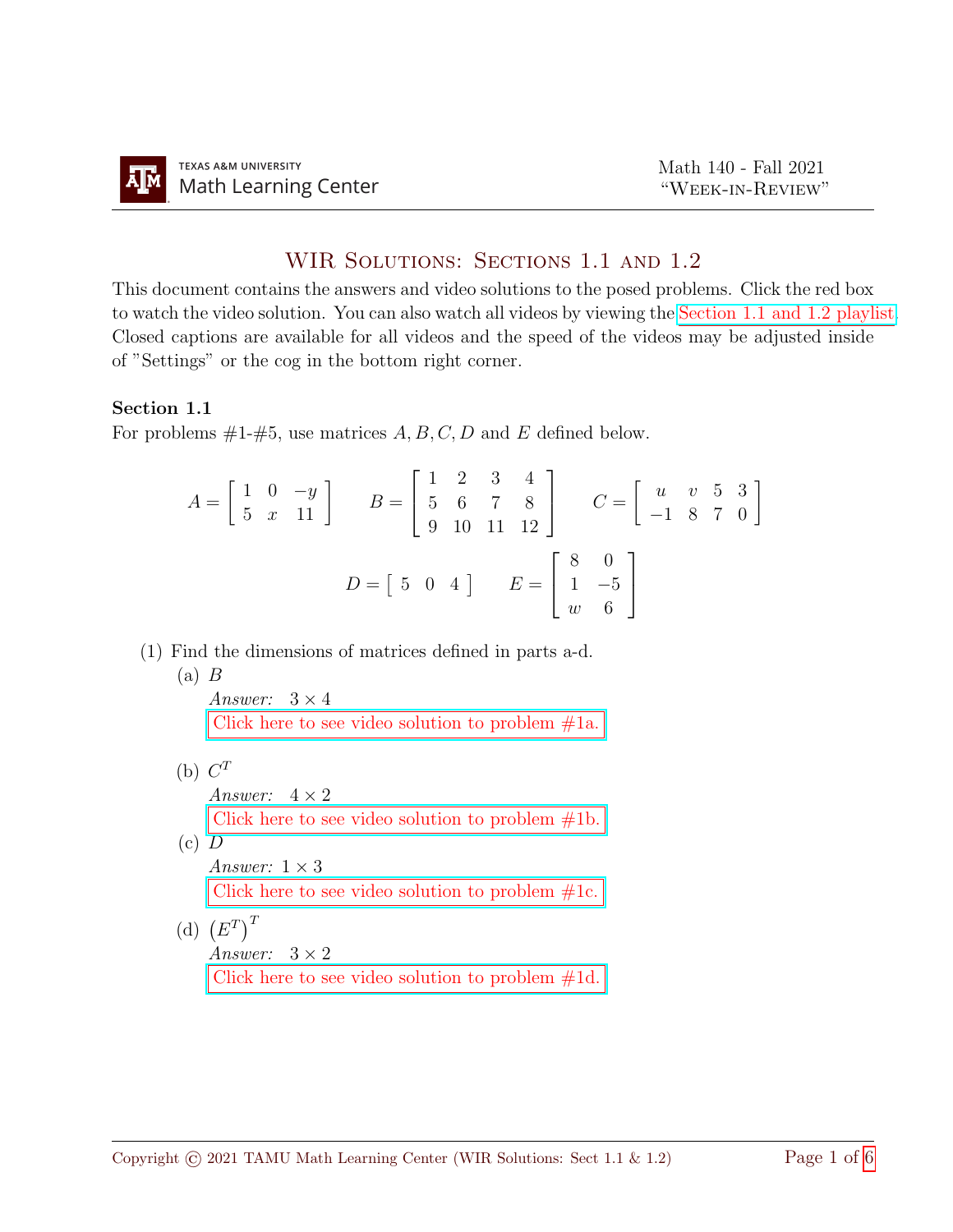- (2) Find the value of each entry, if it exists.
	- $(a) b_{23}$ Answer: 7 Click here to see video solution to problem  $#2a$ . (b)  $b_{32}$ Answer: 10 [Click here to see video solution to problem #2b.](https://youtu.be/YzPfcuuAnHU)
- (3) Find the value of each entry, if it exists.
	- (a)  $c_{24} + 4b_{32}$ Answer: 40 [Click here to see video solution to problem #3a.](https://youtu.be/rNrf3h5mups)
	- (b)  $f_{13}$  given  $F = A + E^T$ . Answer:  $f_13 = -y + w$ [Click here to see video solution to problem #3b.](https://youtu.be/rNrf3h5mups)
- (4) Compute each of the matrices defined below, if such matrices are defined.

(a) 
$$
\frac{1}{2}E
$$

Answer:  $A =$  $\sqrt{ }$  $\overline{1}$ 4 0  $rac{1}{2} - \frac{5}{2}$  $rac{1}{2}w$  3 1  $\overline{1}$ 

[Click here to see video solution to problem #4a.](https://youtu.be/sR5Lzk493rc)

(b)  $\frac{1}{2}$ 2  $E+D$ Answer: Not possible, the matrix addition is not defined. [Click here to see video solution to problem #4b.](https://youtu.be/sR5Lzk493rc) (c)  $2B - 4C$ 

Answer:  $A =$  $\begin{bmatrix} 12 - 4u & 24 - 4v & 2t - 20 & -6 \end{bmatrix}$ 2  $-16$   $-14$   $2p$ 1 Click here to see video solution to problem  $#4c$ .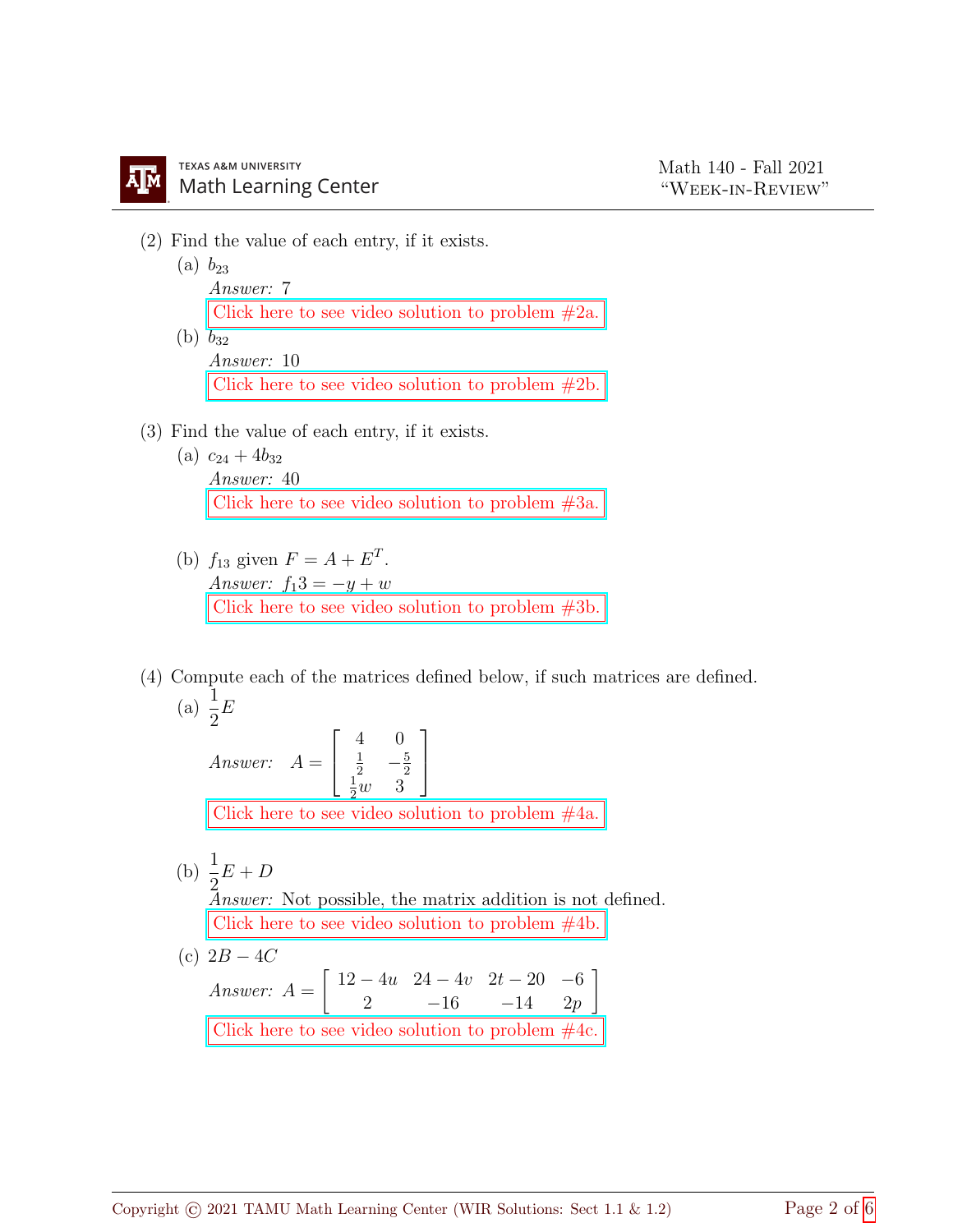- (5) Find the values of  $p, t, u$ , and v that will make  $B = C$ . Answer:  $u = 6, v = 12, t = 5, p = 0$ [Click here to see video solution to problem #5.](https://youtu.be/G8JR5jiC1aY)
- (6) The Bryan-College Station area has 3 different locations of Jay's restaurants; Wellborn Road, Walton Drive, and Wayfair Circle. At closing time on Thursday evening the manager at each location logged the inventory of certain items. The manager at the Wellborn Road location noted her store had 55 containers of potato salad, 60 pounds of chicken fingers, 100 loaves of Texas toast, and 75 bags of seasoned fries. The manager at the Walton Drive location noted they had 20 containers of potato salad and 65 loaves of Texas toast, but no chicken fingers or seasoned fries. The Wayfair Circle manager noted he had 95 pounds of chicken fingers and 45 bags of seasoned fries, but no containers of potato salad and no loaves of Texas toast.
	- (a) Create a  $4 \times 3$  matrix, F, to represent the inventory of these items at closing time on Thursday at each location of Jay's restaurants. Clearly label your rows and columns of  $F$ .

|                                                              |                                                     | Wellborn Rd. Walton Dr. Wayfair Cr. |    |    |
|--------------------------------------------------------------|-----------------------------------------------------|-------------------------------------|----|----|
| Answer: $R = \frac{\text{Chicken Fingers}}{\text{Tx Toast}}$ | Potato Salad                                        | 55                                  | 20 |    |
|                                                              |                                                     | 60                                  |    | 95 |
|                                                              |                                                     | 100                                 | 65 |    |
|                                                              | Seasoned Fries                                      | 75                                  |    | 45 |
|                                                              | Click here to see video solution to problem $#6a$ . |                                     |    |    |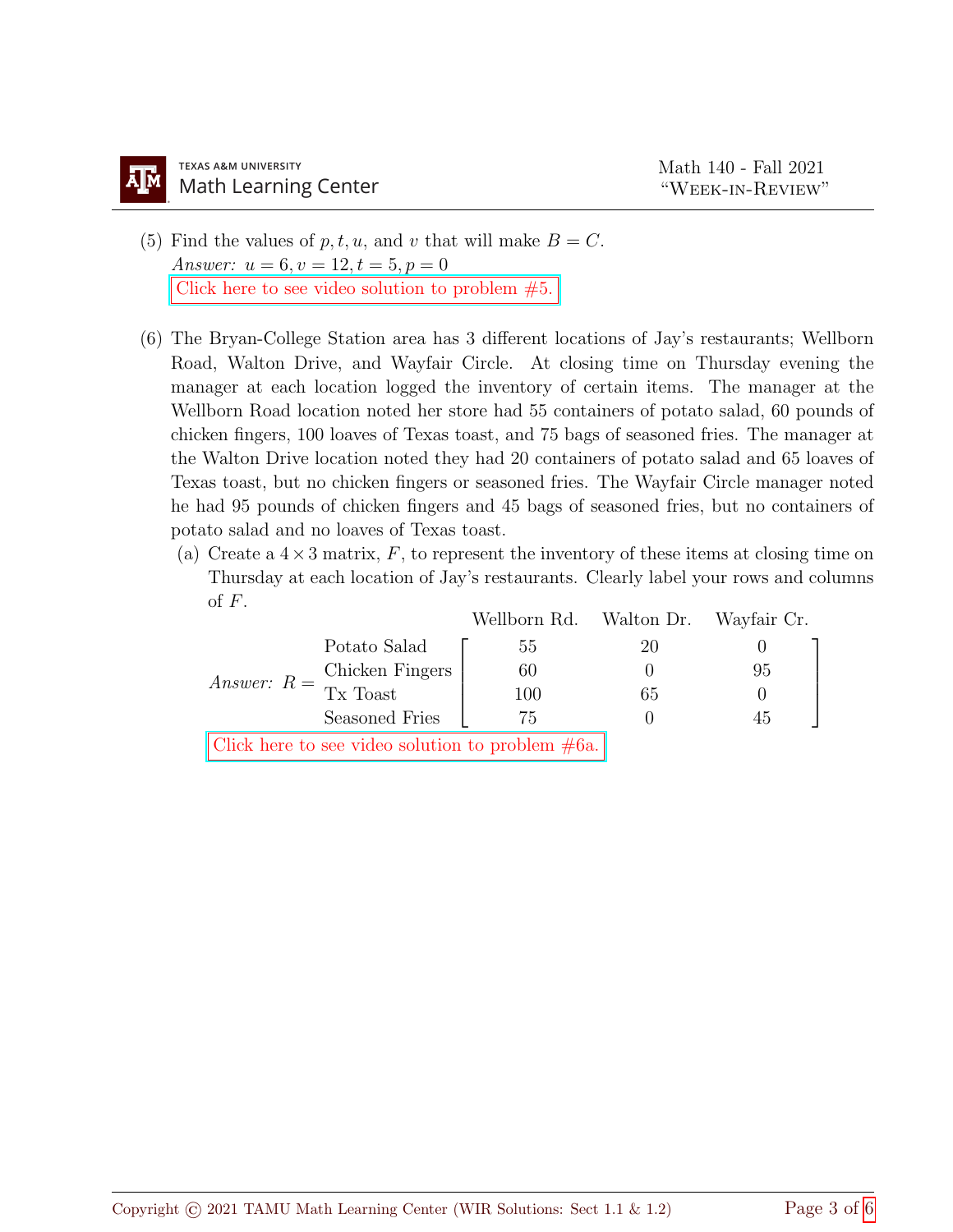| TEXAS A&M UNIVERSITY                                             | Math 140 - Fall 2021 |  |  |
|------------------------------------------------------------------|----------------------|--|--|
| <b>TEXAS A&amp;M UNIVERSITY</b><br><b>M</b> Math Learning Center | "WEEK-IN-REVIEW"     |  |  |

(b) Let matrix  $D$  (below) be the desired amount of potato salad, chicken fingers, Texas toast, and seasoned fries for each location when it opens for business on Friday. Define matrix S as  $S = D - F$ . Find S and determine what this matrix represents in the context of this problem.

|                |  |                 | Wellborn Rd. | Walton Dr. | Wayfair Cr. |  |
|----------------|--|-----------------|--------------|------------|-------------|--|
|                |  | Potato Salad    | 100          | 75         | 88          |  |
| $D =$          |  | Chicken Fingers | 125          | 110        | 150         |  |
|                |  | Tx Toast        | 160          | 125        | 135         |  |
|                |  | Seasoned Fries  | 105          | 115        | 150         |  |
|                |  |                 | Wellborn Rd. | Walton Dr. | Wayfair Cr. |  |
| <i>Answer:</i> |  | Potato Salad    | 45           | 55         | 88          |  |
|                |  | Chicken Fingers | 65           | 110        | 55          |  |
|                |  | Tx Toast        | 60           | 60         | 135         |  |
|                |  | Seasoned Fries  | 30           | 115        | 105         |  |

Matrix S represents the amount of each item each store must order to obtain the desired amount to open on Friday.

[Click here to see video solution to problem #6b.](https://youtu.be/leOh2D-1gqE)

(c) There is an Aggie Football game in the area on Saturday and each store manager expects a 35% increase in the amount of each item in matrix D. Write a matrix equation that represents the amount of potato salad, chicken fingers, Texas toast, and seasoned fries each location will need to order when it opens for business on Saturday.

Answer:  $D + 0.35D = 1.35D$ 

Click here to see video solution to problem  $#6c$ .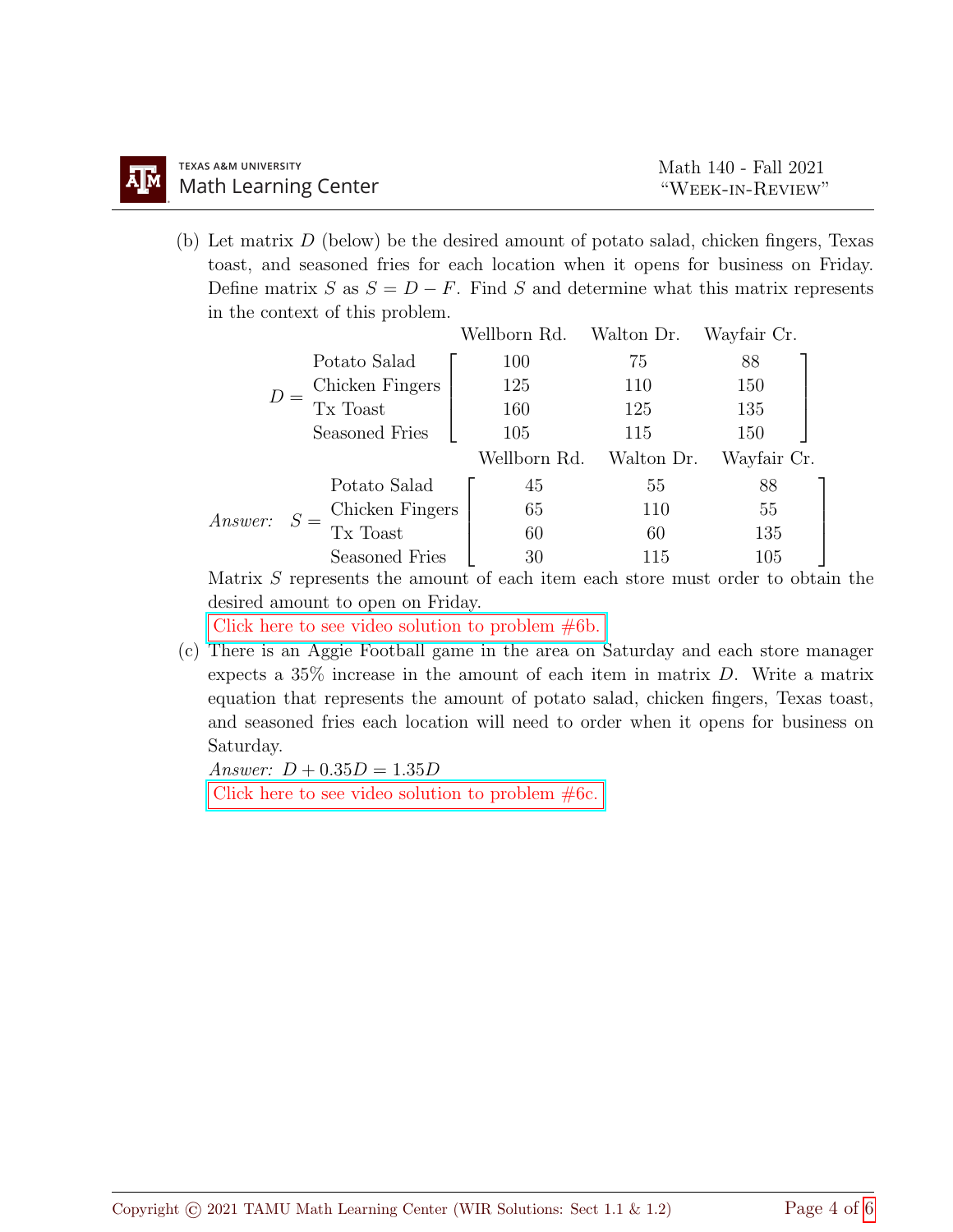## Section 1.2

- (7) Suppose Dr. Whitfield owns a convenience store that sells gas. On Monday her store sold 1500 gallons of regular-unleaded, 1000 gallons of unleaded-plus, and 800 gallons of superunleaded gasoline. If the price of gasoline on this day was \$2.25 for regular-unleaded, \$2.69 for unleaded-plus, and \$3.19 for super-unleaded gasoline.
	- (a) Write the number of gallons of gasoline sold as a ROW matrix A and the price per gallon as a COLUMN matrix B. Answer:

|                           | Regular Unleaded Unleaded Plus |      | Super Unleaded |
|---------------------------|--------------------------------|------|----------------|
| $A =$ Whitfield's Store   | <b>1500</b>                    | 1000 | 800            |
|                           | Dollars $(\$)$                 |      |                |
| Regular Unleaded $\lceil$ | 2.25                           |      |                |
| $B =$ Unleaded Plus       | 2.69                           |      |                |
| Super Unleaded            | 3.19                           |      |                |
|                           |                                |      |                |

[Click here to see video solution to problem #7a.](https://youtu.be/AXOeghqMpPs)

(b) Use A and B to find the revenue earned by selling gasoline on Thursday at Dr. Whitfield's store.

Answer:  $AB = \text{Whitfield's Store } [8617]$  $\sqrt{ }$ Dollars (\$) [Click here to see video solution to problem #7b.](https://youtu.be/AXOeghqMpPs)

(8) Given matrices  $A, B, C$  and  $D$  below, find the resulting matrices in parts a-d, if possible.

$$
A = \begin{bmatrix} 2 & 0 & -3 \\ p & x & 4w \end{bmatrix} \qquad B = \begin{bmatrix} 6 & -2 & 0 \\ 3 & 5 & 1 \end{bmatrix} \qquad C = \begin{bmatrix} 4 & -3 & 1 & 0 \end{bmatrix} \qquad D = \begin{bmatrix} 4 & -2 \\ r & 0 \\ 5 & 8 \\ 10 & 2 \end{bmatrix}
$$
  
(a) *CD*

- $(b)$   $AB$
- $(c)$   $AB^T$
- $(d)$   $AD$
- (e) DA